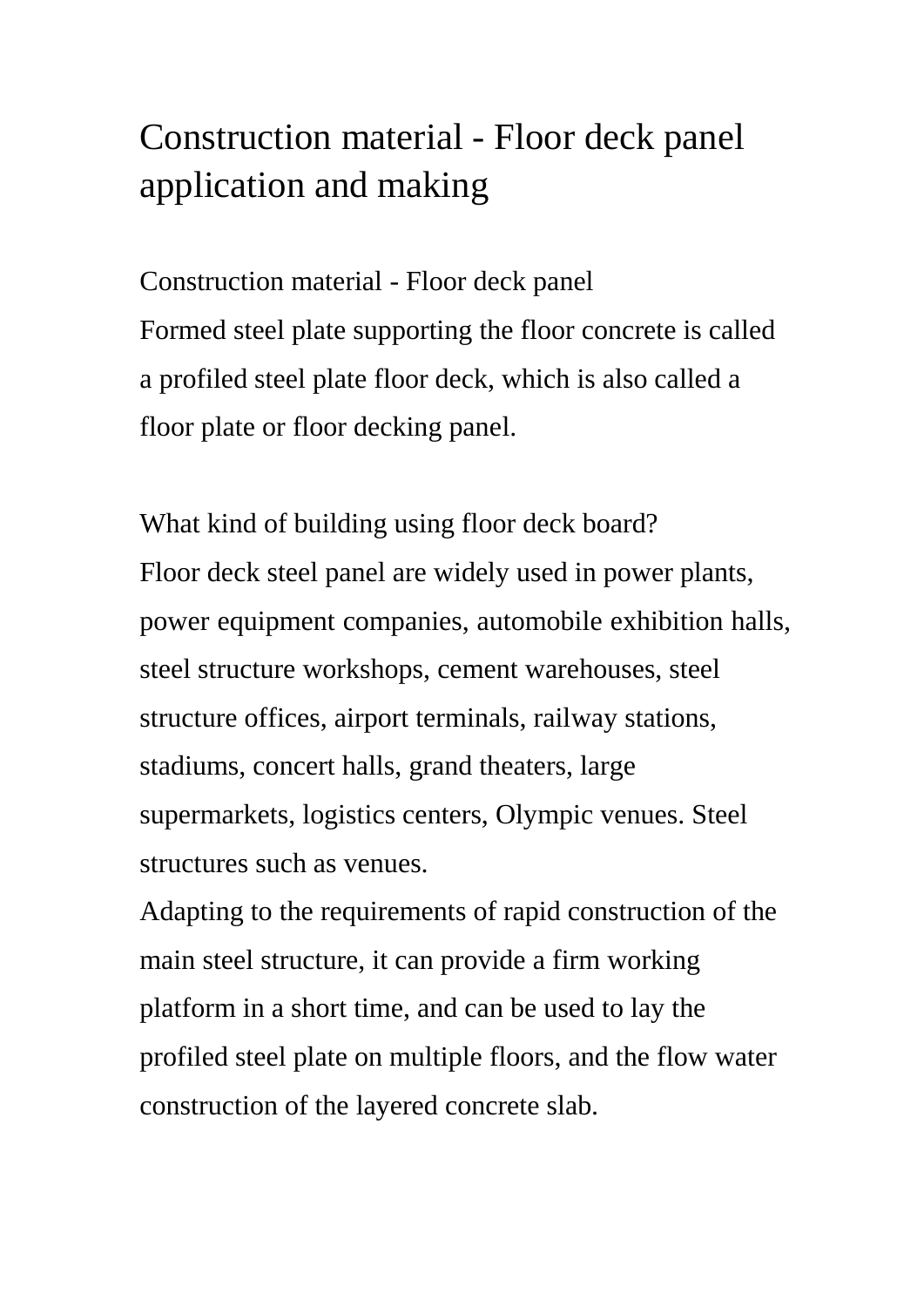Floor deck panel is divided into three styles: open floor decking board, shrinking floor decking board and closed floor building board.

The first generation of open floor decking, only used as a permanent formwork for slabs, can not interact with concrete, and the force analysis is complicated, so this kind of floor slab is only used as a permanent template in construction, after the concrete reaches 75% strength. Including YX76-305-915, YX51-305-915, YX75-200-600, YX50-250-750, YX35-125-750;



Second-generation shrinkage floor deck, for improved the plate shape and narrowed the opening of the plate, that is, the shrink plate, also known as the dovetail plate.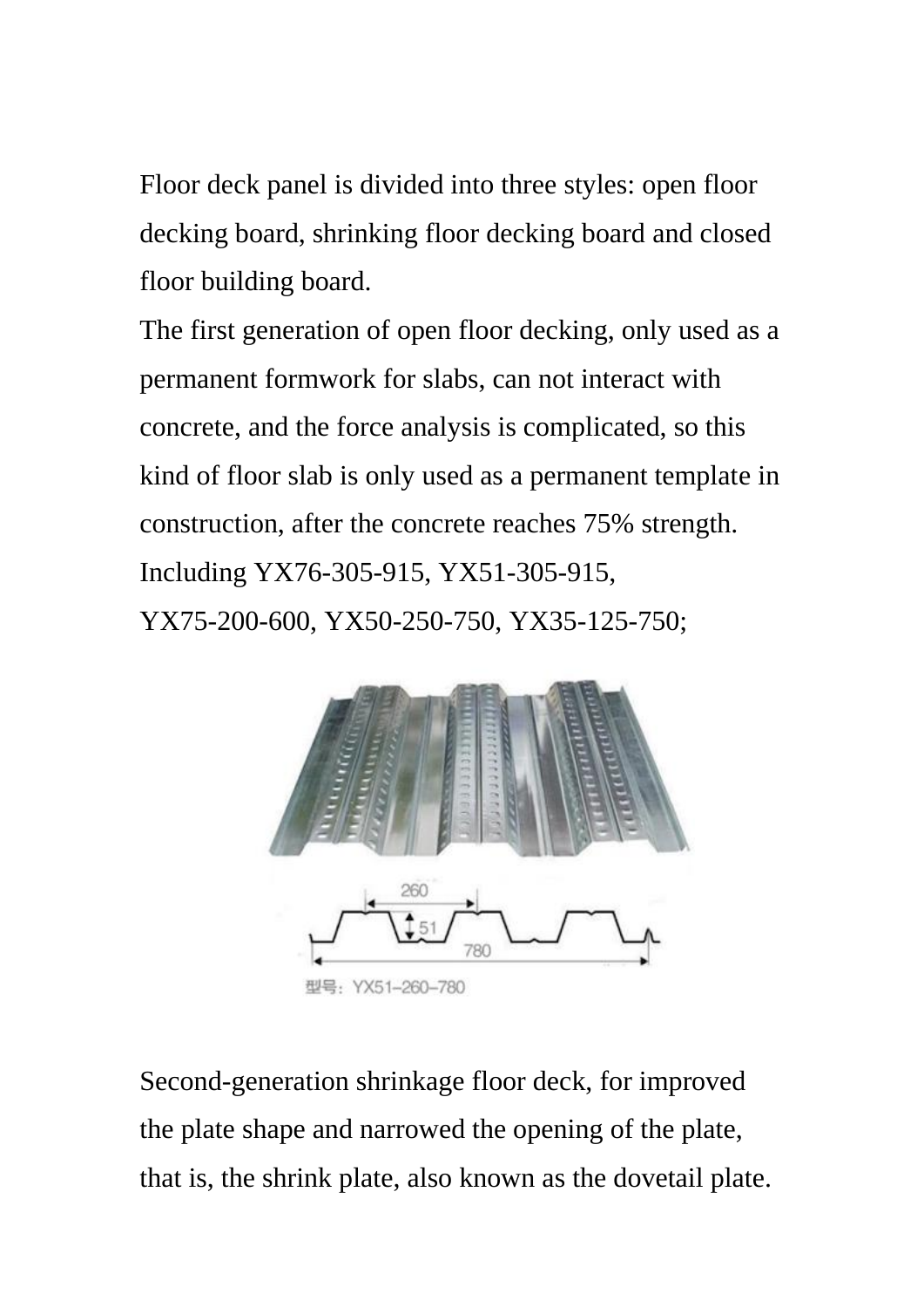The decking type can not only work together with the concrete but also reduce it. The heightened area of the concrete has a great improvement on the fireproofing and corrosion protection of the board, and the rigidity of the floor is also higher than that of the open composite board. Including YX51-200-600;



Closed floor decking board, some designers add shear grooves on the original floor slab surface, so that the two can work together by the concrete wrapping effect, increasing the strength of the floor slab, not only can the floor slab As a whole with the concrete, it can also save part of the tensile reinforcement. As a result, the project cost is greatly reduced. After the improvement of the designer, the second-generation closed-end and shrink-up floor slabs gradually replaced the first-generation open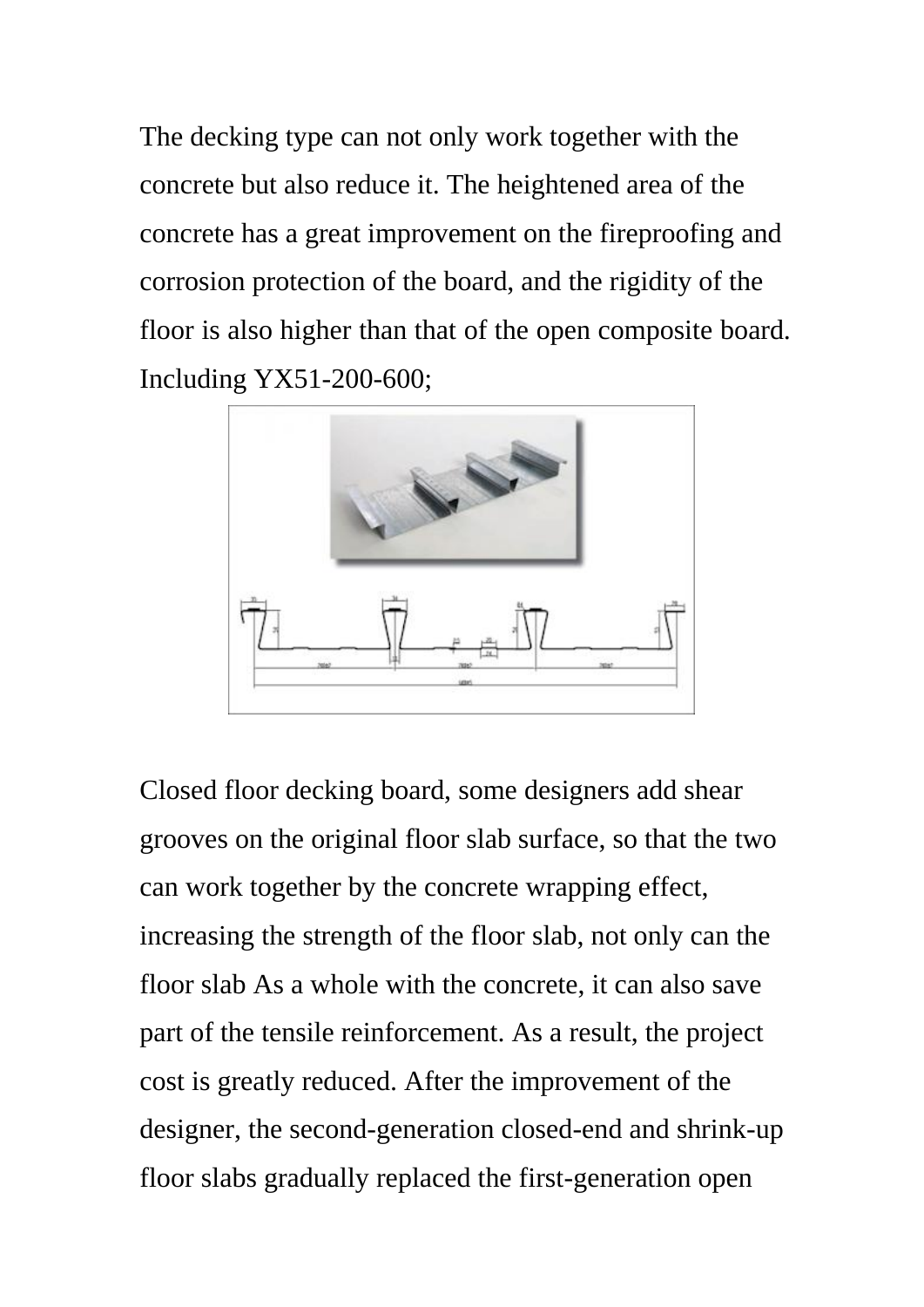floor slab. Including YX65-185-555, YX66-240-720, YX65-170-510, YX46-200-600, YX40-185-740. Above contents refer baike.



#### Floor deck making solution

Galvanized Steel Sheet [Floor Decking](https://www.superdamc.com/construction-material-roll-forming-machine/floor-decking-roll-forming-machine.html)  Panel [Roll Forming Machine](https://www.superdamc.com/construction-material-roll-forming-machine/floor-decking-roll-forming-machine.html)

Metal Forming machine for steel floor deck technology detail Construction material manufacturer design floor decking drawing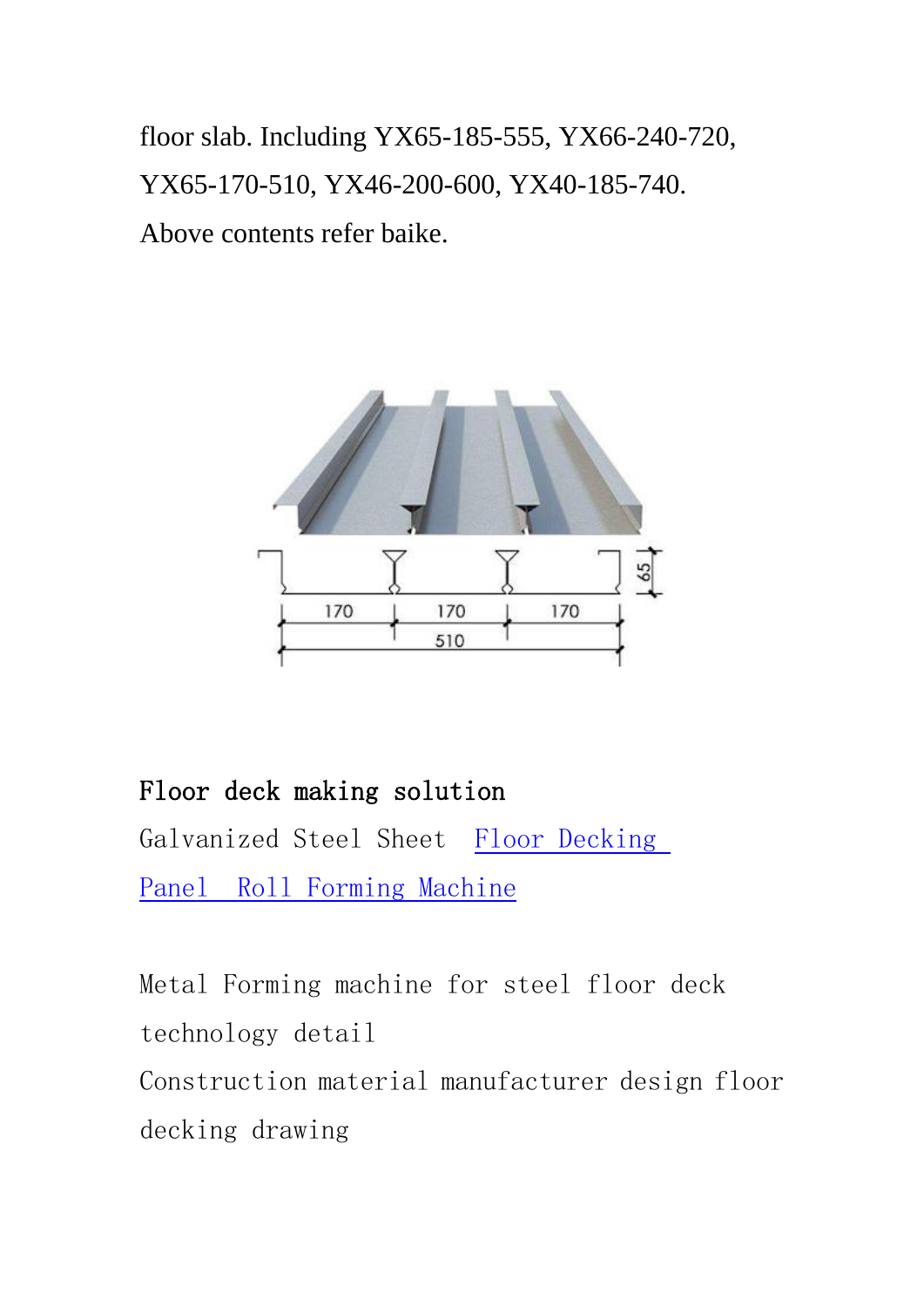

1,Shenzhen Superda Machine Co., Ltd Roll Forming Machine Technical Parameters (Item:YX75-310-914.5)

| N<br>0. | <b>ITEM</b>         |                             | PARAMETER                                         | REMA<br>RK |
|---------|---------------------|-----------------------------|---------------------------------------------------|------------|
|         | <b>MATER</b><br>IAL | Type                        | Cold-rolled str<br>ip steel, galva<br>nized sheet |            |
|         |                     | $T.$ (mm)                   | $0.6-1.8$ mm                                      |            |
|         |                     | Yield Strengt<br>(Mpa)<br>h | Q235                                              |            |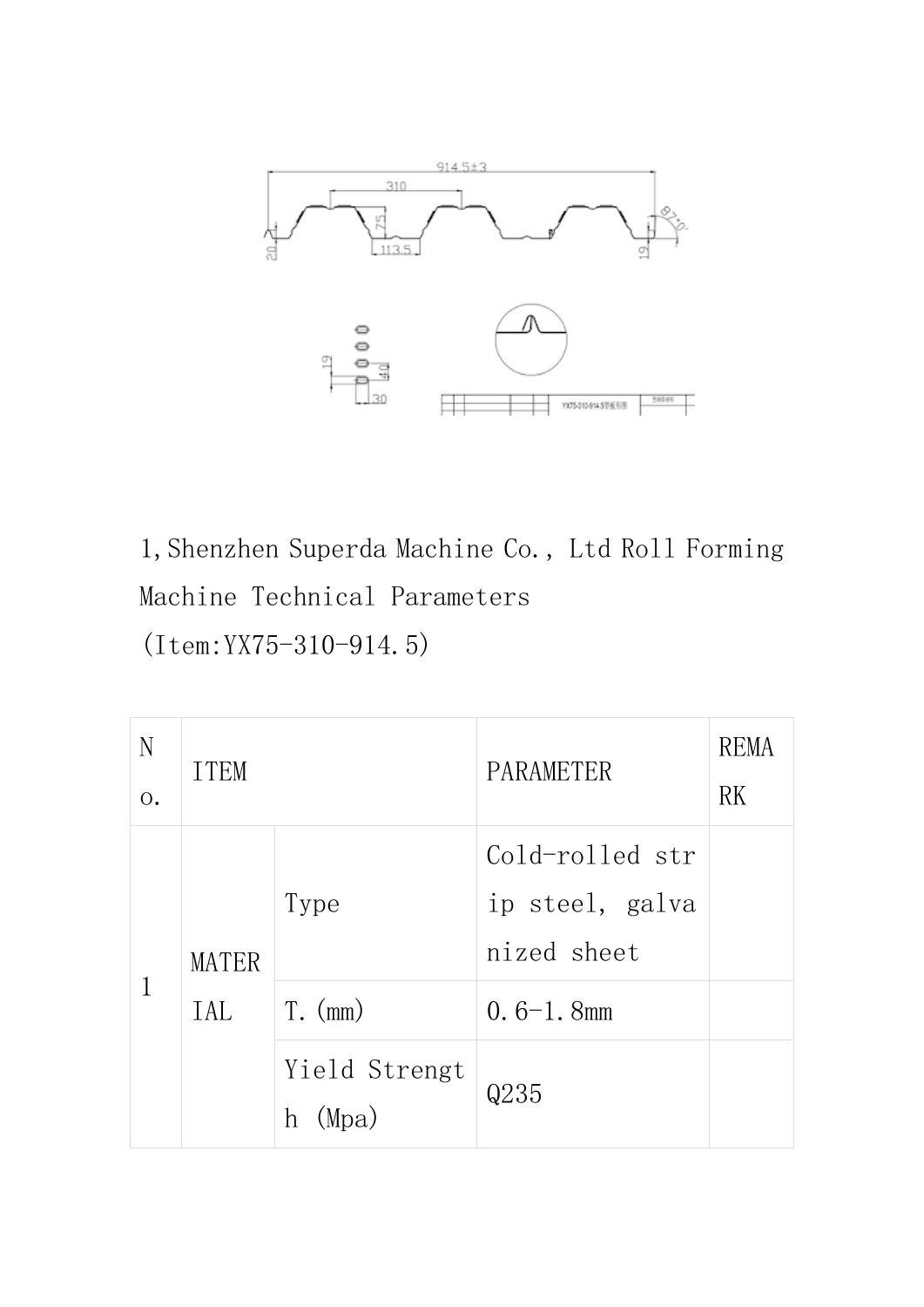| $\overline{2}$ | Forming product<br>Width   | $310 - 914.5$ mm    |                            |
|----------------|----------------------------|---------------------|----------------------------|
| 3              | Forming<br>speed $(m/min)$ | $8 - 16m$           | Inc1<br>udin<br>g ho<br>1e |
| $\overline{4}$ | (KW)                       | 7.5 KW              | <b>FYR</b>                 |
| 5              | Hydraulic power<br>(KW)    | 7.5 KW              | <b>FYR</b>                 |
| 6              | Collect Rack               | 6m                  | <b>FYR</b>                 |
| $\overline{7}$ | Voltage                    | AC380V, 50Hz,<br>3P | Cust<br>omiz<br>ed         |

Floor Deck line process

Uncoiler  $\rightarrow$ Guide device  $\rightarrow$  roll forming machine  $→$ shear device (including knife) $→$  finished product rack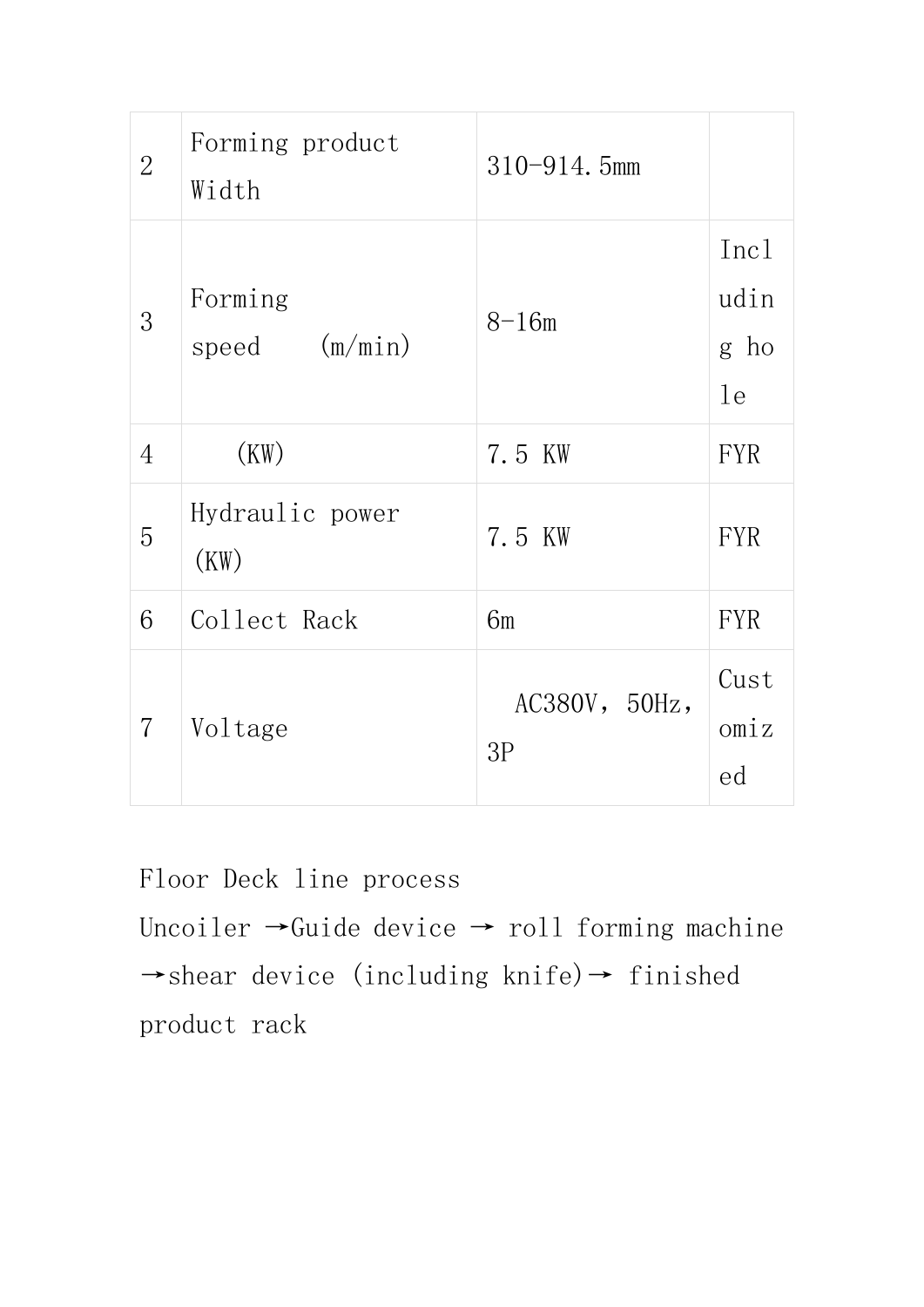

[Roll forming machine](http://www.superdamachine.com/index.html) list

Uncoiler

- 1,Type Manual Expansion
- 2,Parameter
- 1) Passive discharge
- 2) Coil weight:< 5T
- 3) Coil inner D.:φ450mm-φ530mm
- 4) Max. Width.1300mm
- 5) Thickness .0.4-1.8mm

Guide device

Main Forming machines

3.1 Forming Roller: 20 stations, and add Rub-roll, To make sure the surface profile no scratches.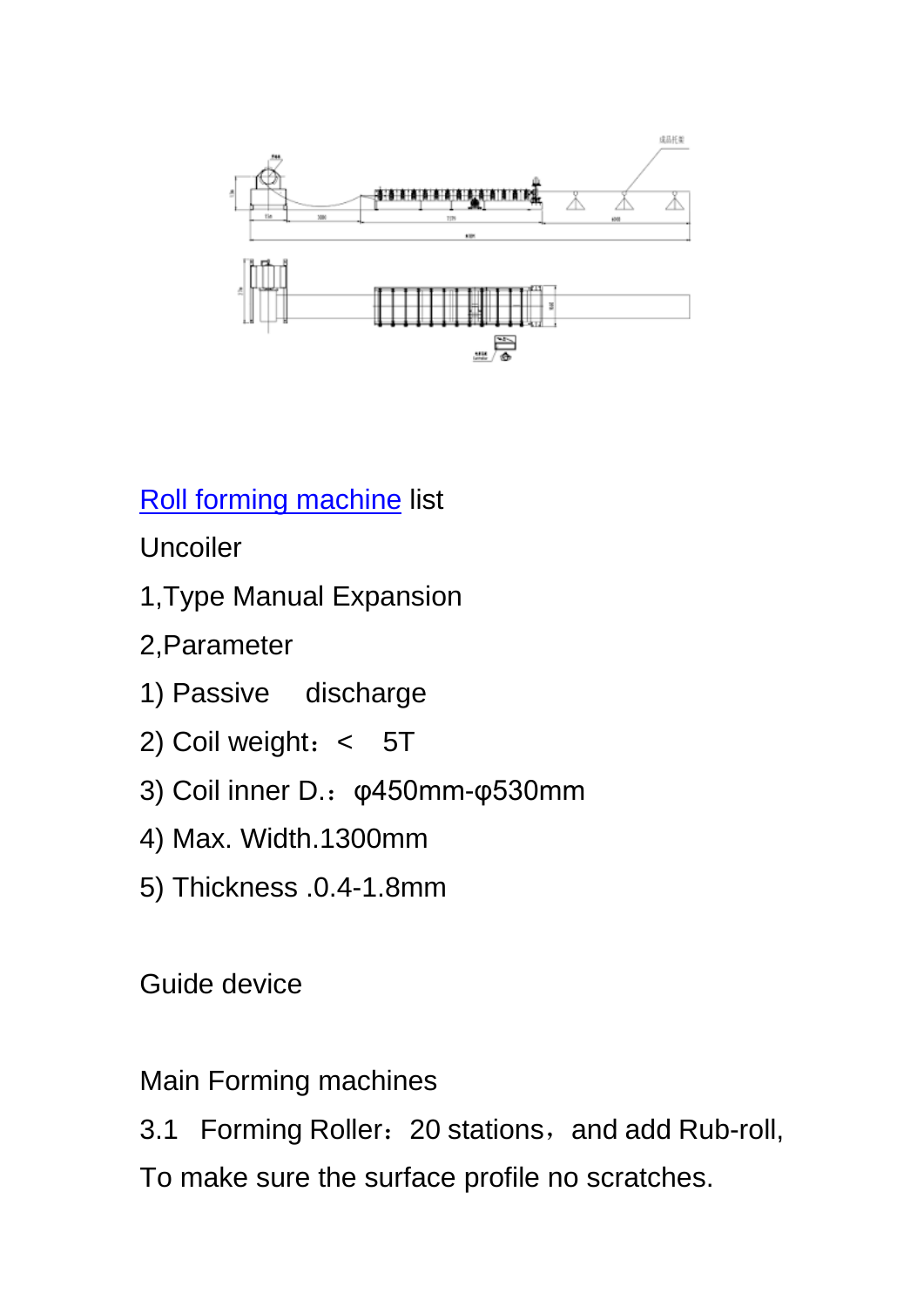3.2 Side Panel: T.18mm, A3 steel Heavy duty .

3.3 Rolling speeding: 2-8 m/min。

3.4 Roller material: GCr15, overall quenching, hardness HRC56-62 ℃.

3.5 Motor power: 7.5KW.

3.6 Main Roller : dia. 75mm,  $45 \text{ }\text{\#}$ .

3.7 Equipment base: 45 # H type using welded steel plate.

3.8 Transmission: chain drive.

3.9 Security: across the board with emergency stop buttons, easy to handle emergencies, to ensure that equipment and operator safety. And other gear in the chain and the staff could easily lead to injury transmission section covered with protective cover, to ensure the safety of workers.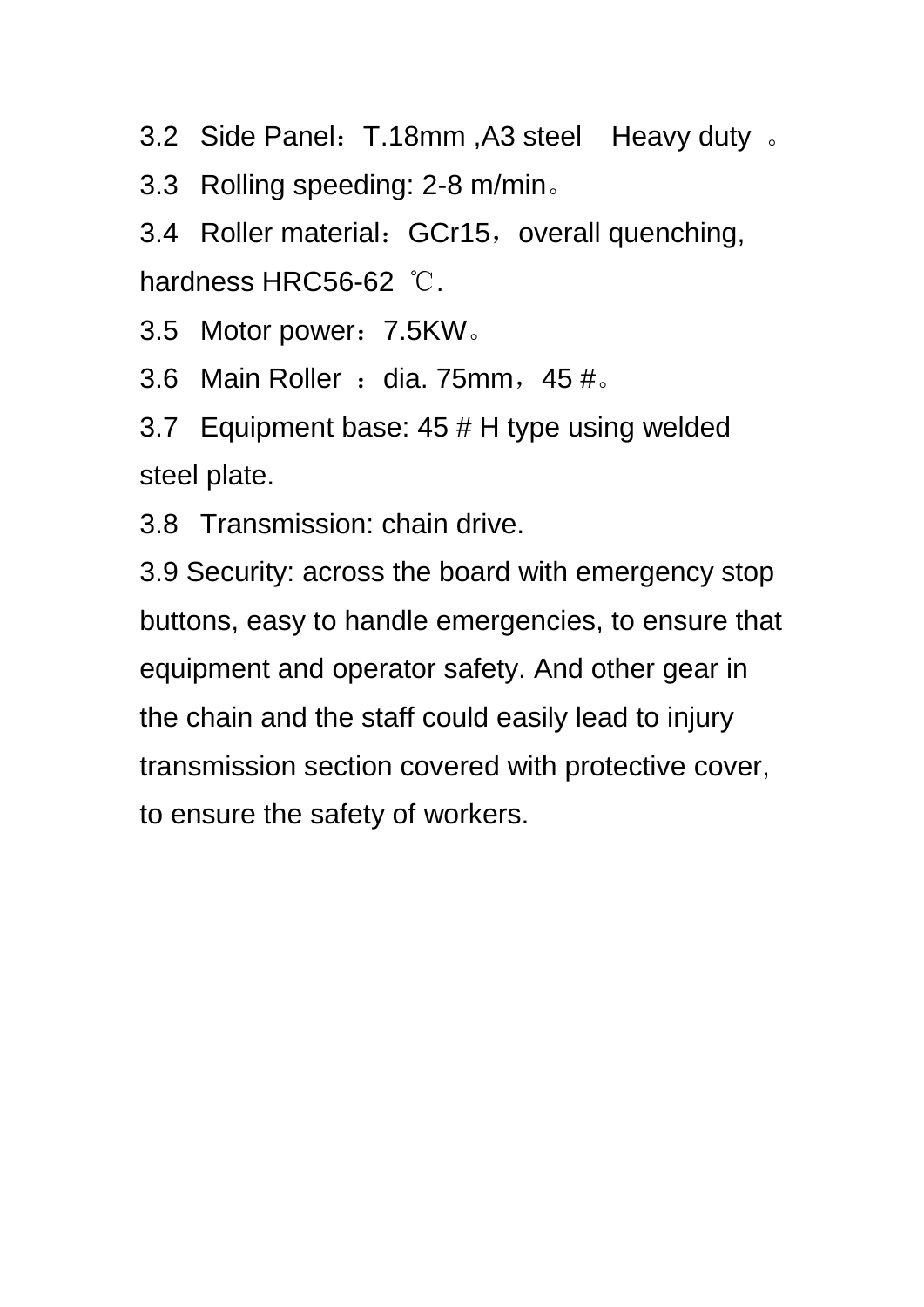

Hydraulic shear for cutting floor deck

Collect Rack

Collect Rack can do automatic flat rack or manual

rack

Below photo is automatic collect ra

Electrical control system

The entire line imported PLC control, LCD touch screen, man-machine interface. People interact with the PLC. Operator setting the program to run automatically (programmable control) and control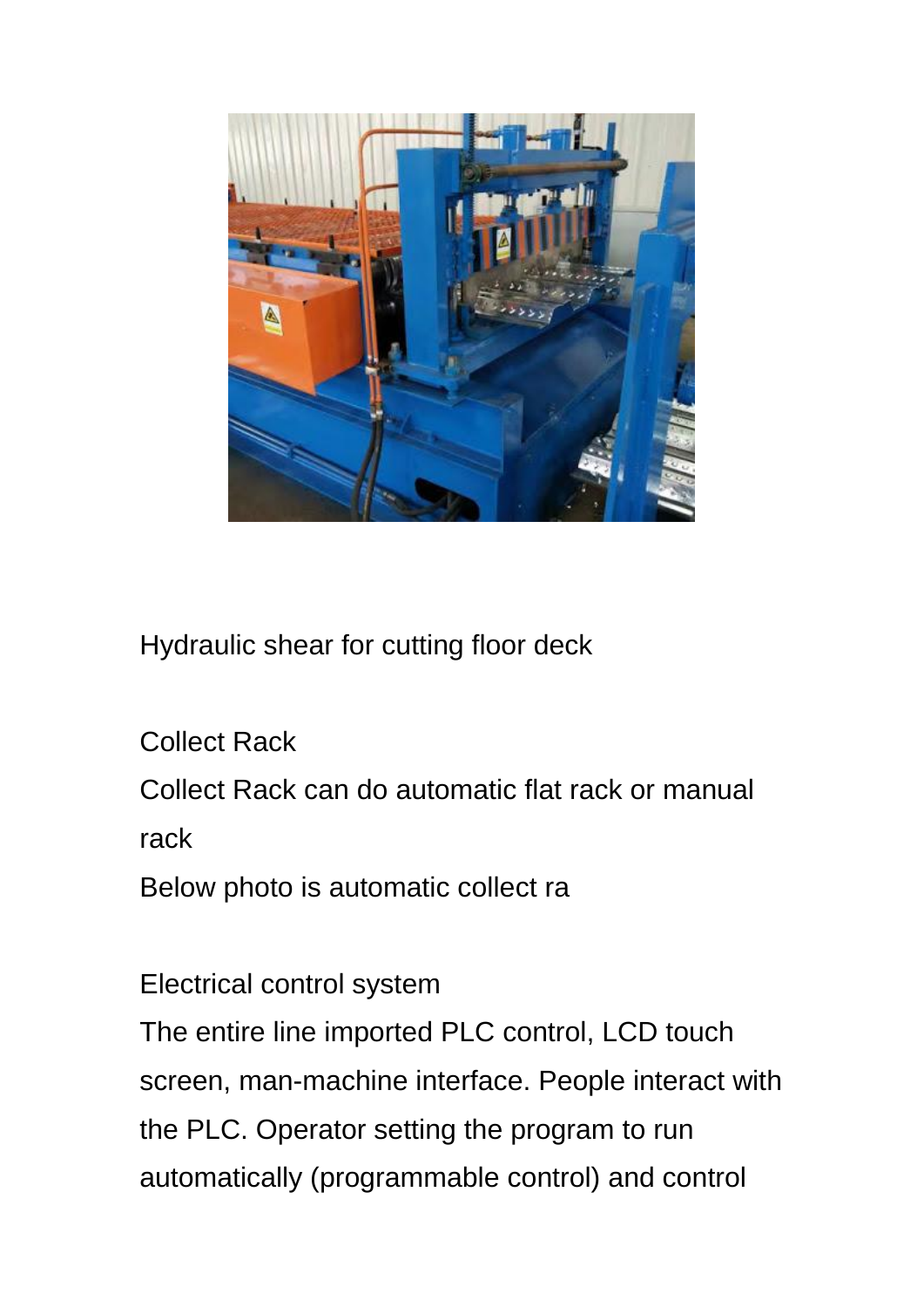process monitoring, production line operator control and modify the control parameters, and real-time monitoring the equipment status & parameters and fault indication. Workpiece length digital setting, adjustable length can be adjustable as well. Real-time monitoring of equipment operating status and fault indication. Floor decking roll forming [machine running overview.](https://www.youtube.com/watch?v=U5JMSzSINIM&feature=youtu.be)

Operation manual / automatic two styles. With manual and automatic switching function: In the manual mode, can be stand-alone operation, easy maintenance; In automatic mode, carry out full production run, in order to start; across the board with emergency stop buttons, easy to handle emergencies, to ensure that equipment and operating personnel Safety. Machinery main components of the brand PLC control system: Siemens Inverter: Taiwan Shilin Encoder: Omron Touch screen: Siemens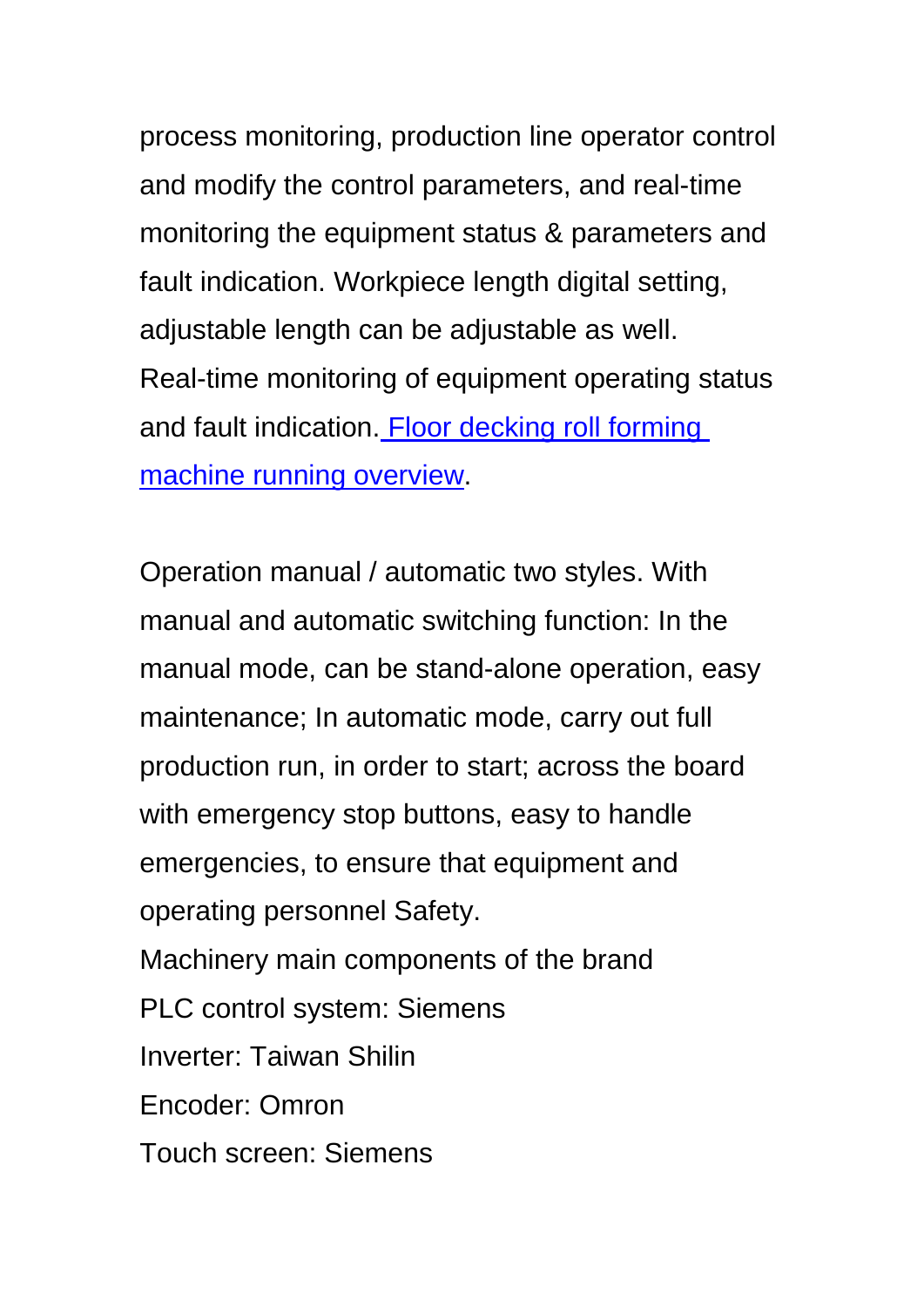### Some components are Schneider brand devices.

## Devices completed [floor deck production line](https://www.superdamc.com/cabinet-box-forming-machine/electrical-cabinet-frame-roll-forming-machine.html)

|                | No. Machine name      |    | QTY REMARK      |
|----------------|-----------------------|----|-----------------|
| 1              | Uncoiler straightener | -1 |                 |
| $\overline{2}$ | Guide device          | 1  |                 |
| 3              | Forming machine       | 1  |                 |
| $\overline{4}$ | <b>Follow Shear</b>   | 1  | Including knife |
| 5              | Collect rack          | 1  |                 |
| 6              | Control system        | 1  |                 |

#### Floor deck machine accessories brand

|   | No.   Name             | manufacturer    |
|---|------------------------|-----------------|
| 1 | Motor & Reducer        | Domestic brands |
| 2 | The main key bearing   | Domestic brands |
| 3 | Inverter               | Shilin          |
| 4 | <b>PLC Systems</b>     | <b>Siemens</b>  |
| 5 | Low-voltage electrical | Schneider       |